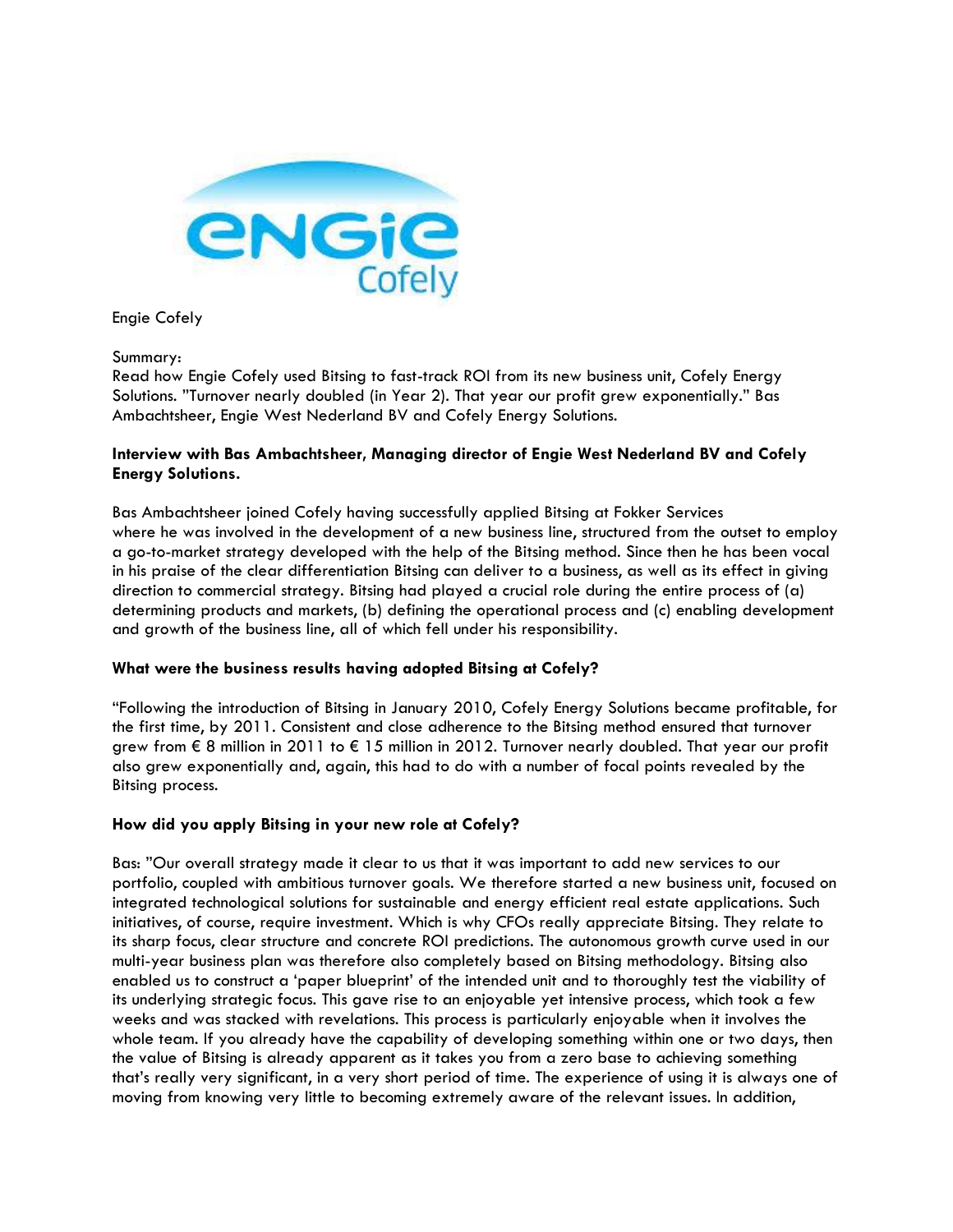Bitsing gives you so much insight into where you should and should not direct your focus. It ensures that you build on the positive aspects. For example, the Bitsing process provided us with a totally different focus on the issue of identifying our prospective client. And we immediately used this insight to implement changes in how we were structuring the planned business unit.

### **Cofely – profile of a leader in technological services**

Bas was asked to become managing director of Cofely and he took the Bitsing method with him to his new company. Cofely is a technological service provider and forms part of GDF Suez Energy Services, one of the biggest energy suppliers in the world, with 220,000 employees and more than €90 billion turnover. Cofely Energy Solutions supplies integrated technological solutions for sustainable and energy-efficient, fixed property applications, as well as related advice, design, financing, implementation, maintenance, management and agency services. You're likely to come across people from Cofely in nearly any business you visit. Their characteristic, branded clothing identifies them. And it is, indeed, a company that stands out!

It was Cofely, for instance, that built the energy distribution network for the London 2012 Olympic Park. This was one of the biggest energy projects ever implemented in the United Kingdom, with two, ultramodern, sustainable power stations feeding a network of 16 km, while achieving a 50% reduction in emissions. Cofely is also active in the Netherlands. Together with the Amsterdam City Council it developed 'Amsterdam's greenest Island', on the Oosterdok island and the Ijdok. There a Cofely heat/cold storage system supplies connected buildings with energy, reducing fossil fuel requirements by 65%. Cofely employs about 6,000 people in the Netherlands and has a turnover of at least €1 billion.

#### **How I use Bitsing**

Bas Ambachtsheer: "I use Bitsing constantly. It really helps me manage the business. And it makes sense to use it in every phase of business development. From start-up, throughout the business development phase and, once it's achieved a steady state, in phases in which a boost is required. I can rely on Bitsing to always provide the right direction, relevant feedback and a mechanism for steering progress. In a start-up situation it certainly provides so much more direction than the usual process of analysing market reports and so on. The methodology is pragmatic, it's to the point, and it provides a model with a clear beginning and end point. For these reasons it has become an integral part of our DNA. Take *Uncopyability*, for instance. It's a brilliant concept – very clearly perceived by customers and it lifts your game to a new level!

"I always use Bitsing methodology when explaining our sales processes. As a result, our entire sales team lives and breathes Bitsing. The methodology is so clear and its basis so easy to explain that everyone can master it, in the shortest time. Having said that, there is also a learning curve. Over time the relationship between the Bitsing elements becomes increasingly clear – as a result of which, your own effectiveness also increases. From this point of view, Bitsing is a continuous improvement process, which directly addresses the question of why one does or does not sell. And when things do go wrong, it delivers a sort of 'final judgement' as to the reasons why. This also helps to inspire and infuse my sales team. Through Bitsing they understand what they're doing, and this increases their job satisfaction. Bitsing injects structure and craftsmanship into their side of the business – in a way normally only associated with operational roles – and it provides rewards in the form of success. Their reaction is, 'At last! Here you really get taught how to sell – and to generate turnover.' One notices, of course, that the people who are successful in selling are those who understand Bitsing.